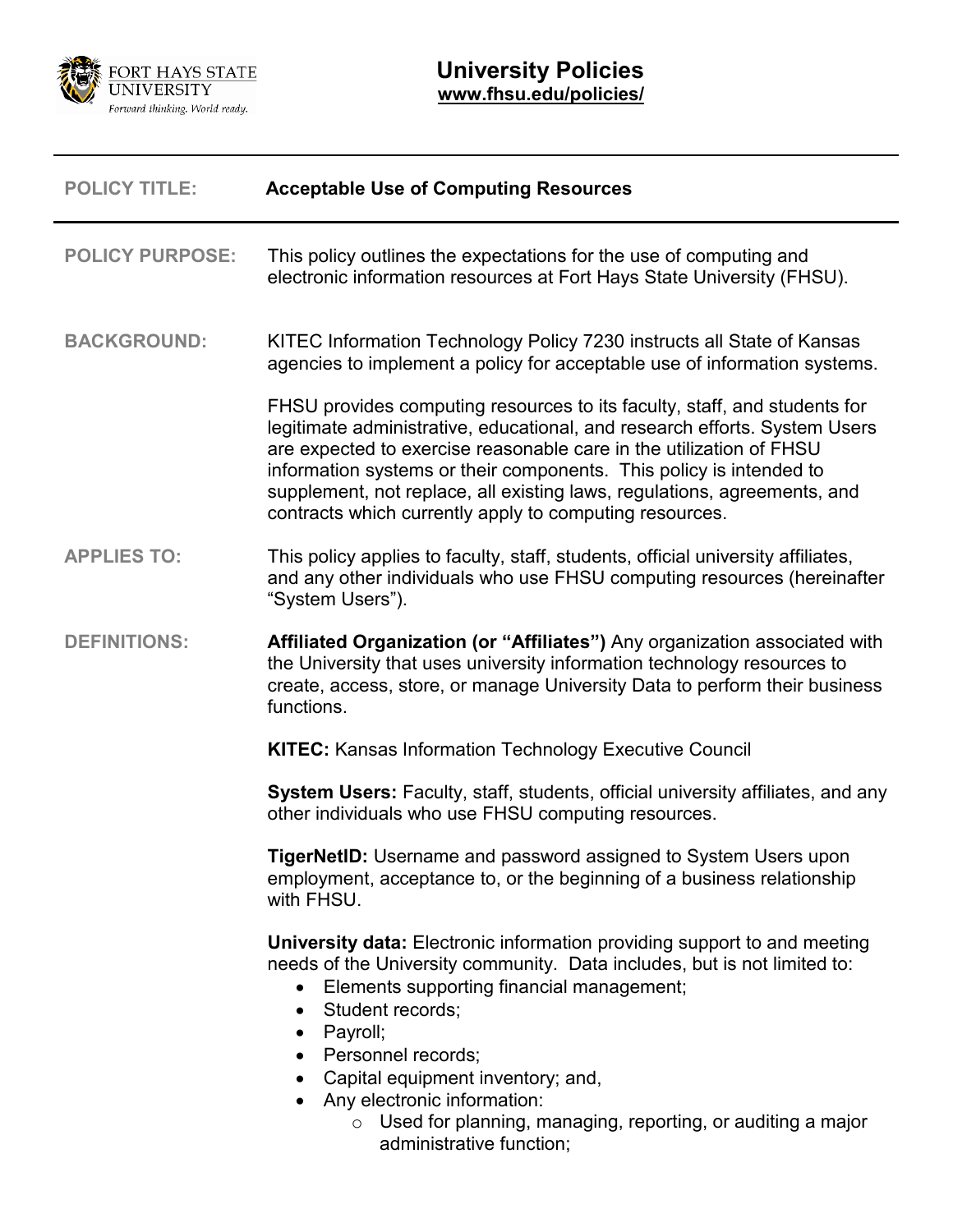<span id="page-1-0"></span>

|                                    | Referenced or used by a Department(s) or College(s) to<br>$\circ$<br>conduct University business;<br>Included in a University administrative report; or,<br>$\circ$<br>Used to derive a data element meeting any of the criteria<br>$\circ$<br>above.                                                                                                                                                                                                                                                                                             |
|------------------------------------|---------------------------------------------------------------------------------------------------------------------------------------------------------------------------------------------------------------------------------------------------------------------------------------------------------------------------------------------------------------------------------------------------------------------------------------------------------------------------------------------------------------------------------------------------|
| <b>CONTENTS:</b>                   |                                                                                                                                                                                                                                                                                                                                                                                                                                                                                                                                                   |
| <b>POLICY</b><br><b>STATEMENT:</b> | <b>General Use and Ownership</b>                                                                                                                                                                                                                                                                                                                                                                                                                                                                                                                  |
|                                    | Computing and information technology resources are the property of<br>FHSU and should be used for the primary purpose of benefiting,<br>enhancing, or furthering the mission of the University.                                                                                                                                                                                                                                                                                                                                                   |
|                                    | System Users have a responsibility to promptly report the theft, loss, or<br>unauthorized disclosure of FHSU data or protected information. This<br>includes reporting the theft or loss of devices which may contain FHSU<br>data, such as laptops or cell phones.                                                                                                                                                                                                                                                                               |
|                                    | Any FHSU-owned laptop, tablet, or other computing device must be<br>checked by Technology Services prior to leaving the United States.                                                                                                                                                                                                                                                                                                                                                                                                            |
|                                    | System Users may access, use, or share Internal or Restricted Use<br>Information only to the extent it is authorized and necessary to fulfill their<br>assigned job duties.                                                                                                                                                                                                                                                                                                                                                                       |
|                                    | Communications made using FHSU computing resources may be subject<br>to access and disclosure pursuant to the Kansas Open Records Act.                                                                                                                                                                                                                                                                                                                                                                                                            |
|                                    | Authorized University personnel must have access to e-mail and other<br>data stored on FHSU computing resources and must engage in general<br>monitoring to ensure delivery and security of services. This access is<br>required to troubleshoot hardware and software problems, prevent<br>unauthorized access and system misuse, retrieve business related<br>information, assure compliance with software distribution policies, comply<br>with legal and regulatory requests for information, or comply with local,<br>state, or federal law. |
|                                    | The University, in its discretion decided by President with consultation of<br>General Counsel or as required by law or regulatory order, may disclose<br>data to appropriate University personnel or law enforcement agencies and<br>may use those results in appropriate University disciplinary proceedings.                                                                                                                                                                                                                                   |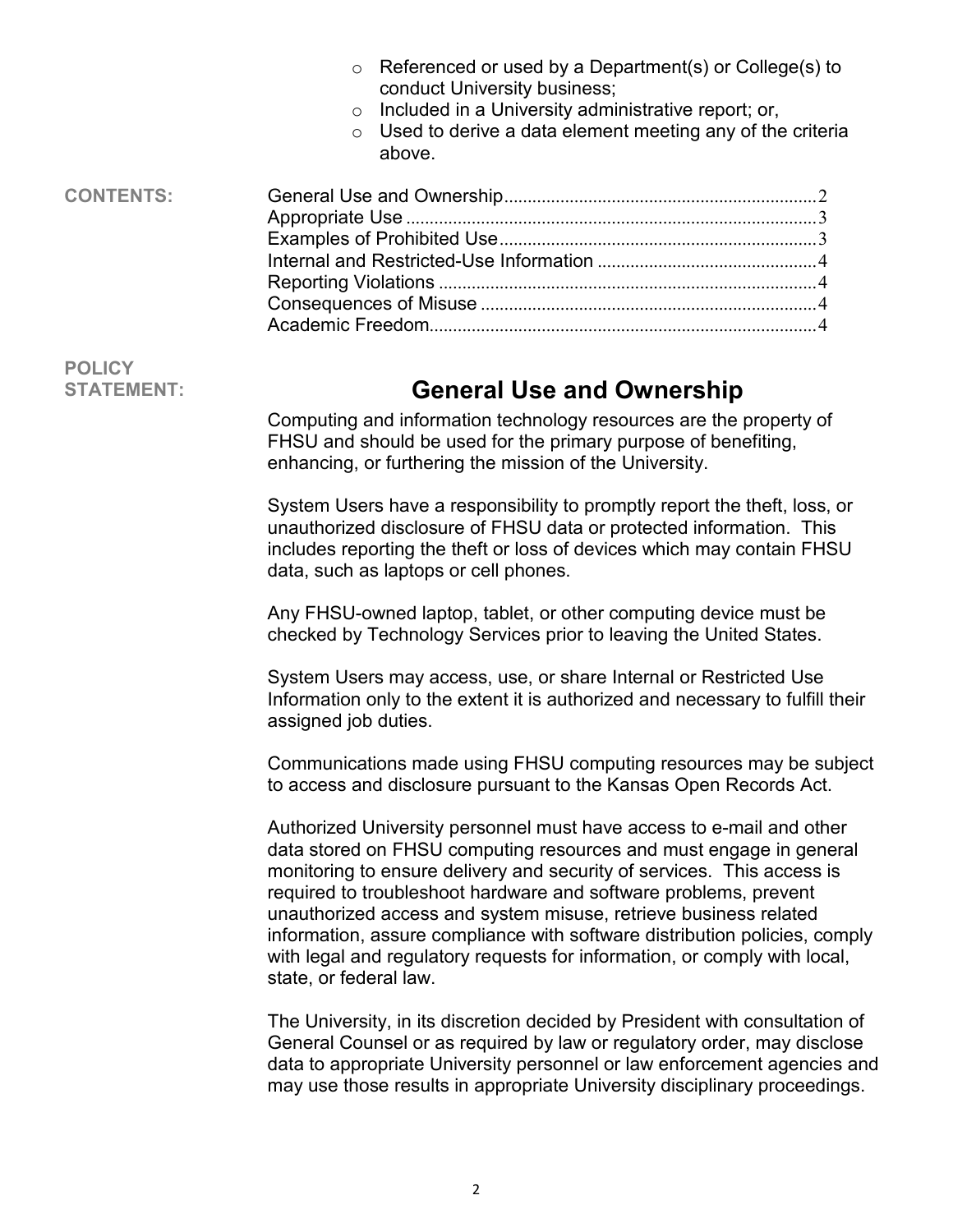System Users will acknowledge review of the Acceptable Use of Computing Resources Policy during initial and annual security awareness training.

# **Appropriate Use**

<span id="page-2-0"></span>The University supports a campus and computing environment open to the free expression of ideas, including controversial or unpopular points of view. In making appropriate use of FHSU computing resources, however, System Users must accept responsibility for their behavior, act in a legal and ethical manner, and:

- Protect their user accounts and passwords from unauthorized use, recognizing that individuals are responsible for all activities conducted with their user accounts.
- Access only files and data that they own, they have been given authorization for, or that are publicly available.
- Use only legal versions of copyrighted software in compliance with vendor license requirements.
- Be considerate in their use of shared resources. Refrain from monopolizing systems, overloading networks with excessive data (spamming, downloading/uploading personal files, or engaging in peer-to-peer file sharing of non-work-related files), and wasting disk space, printer paper and toner, and other computing resources.
- Comply in all respects with any request by the University to retain certain information, recognizing that information stored on the University's network is ultimately the responsibility of the University.

# **Examples of Prohibited Use**

<span id="page-2-1"></span>Use of FHSU computing resources is conditioned upon compliance with this and other university policies and all applicable laws. Though not exhaustive, the following list is provided to emphasize that these activities are NOT allowed on FHSU networks or computer systems:

- Accessing another person's files or data without permission.
- Storing non-public FHSU data anywhere except FHSU file servers or FHSU-provided OneDrive for Business.
- Attempting to circumvent or subvert any system's security measures.
- Running or otherwise configuring software or hardware to intentionally allow access by unauthorized users.
- Disrupting services, damaging files, or intentionally damaging or destroying equipment, software, or data belonging to FHSU or other System Users.
- Making or using illegal copies of copyrighted software or other copyrighted materials (such as digitized artistic productions and music or video files), storing such copies on FHSU systems, or transmitting them over FHSU networks.
- Using e-mail or message services to harass, intimidate, or threaten another person, or conduct unlawful discrimination.
- Disclosing your passwords or using another person's user account or passwords.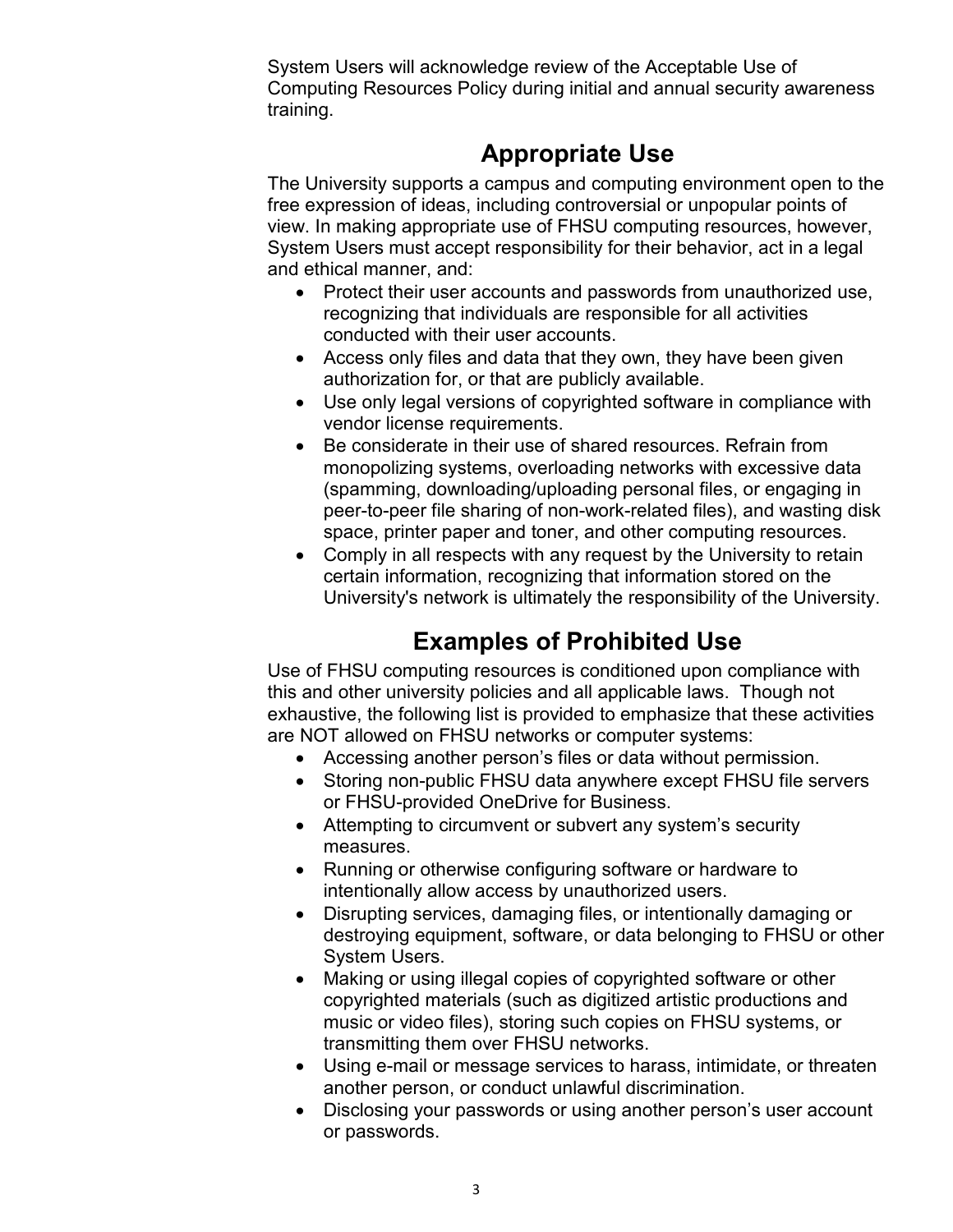- Using FHSU systems for commercial use, such as performing work for profit or advertising in a manner not authorized by FHSU.
- Posting web pages that contain material that is illegal or promotes illegal activity (e.g., gambling or child pornography) or otherwise constitutes incitement.
- Masking the identity of an account or machine. This includes sending e-mail that appears to come from someone else or impersonating a University office, faculty/staff member, or student.
- <span id="page-3-0"></span>• Violating any FHSU or Kansas Board of Regents policy or any local, state, or federal law.

## **Internal and Restricted-Use Information**

System Users are expected to exercise judgment and follow the Data Classification Policy and all related policies and procedures when saving, storing, sharing, or otherwise working with Internal or Restricted-Use Information.

## **Reporting Violations**

<span id="page-3-1"></span>System Users have a responsibility to report violations of this policy. If you observe, or have reported to you, a security or abuse problem with any FHSU computing resource, you should notify the Information Security Officer or Director of Technology Services.

### **Consequences of Misuse**

<span id="page-3-2"></span>Violations of this policy will be investigated as a security event. Individuals who violate this policy will be held accountable for their conduct and may be subject to loss of computer or network access privileges, disciplinary action, dismissal from the University, and legal action. Some violations may constitute criminal offenses, and the University will carry out its responsibility to report such violations to the appropriate authorities.

**EXCLUSIONS OR SPECIAL CIRCUMSTANCES:**

### **Academic Freedom**

<span id="page-3-3"></span>No provision of this policy shall be construed so as to impose any limit to the academic freedom of faculty in their instructional, research, or service activities.

## **Freedom of Expression**

Nothing herein shall be construed in a manner that would result in a conflict with the First Amendment to the U.S. Constitution or any other relevant federal or state laws or regulations concerning freedom of speech or expression. This policy incorporates by reference the principles set forth in the KBOR Statement on Free Expression, and shall be construed in a manner consistent therewith. Nothing herein, or in any other University policy or rule, shall be deemed to discourage students, faculty, or staff from hearing diverse points of view from speakers and programs sponsored by the University or recognized student, faculty, or employee organizations. Further, with regard to any regulation or restriction of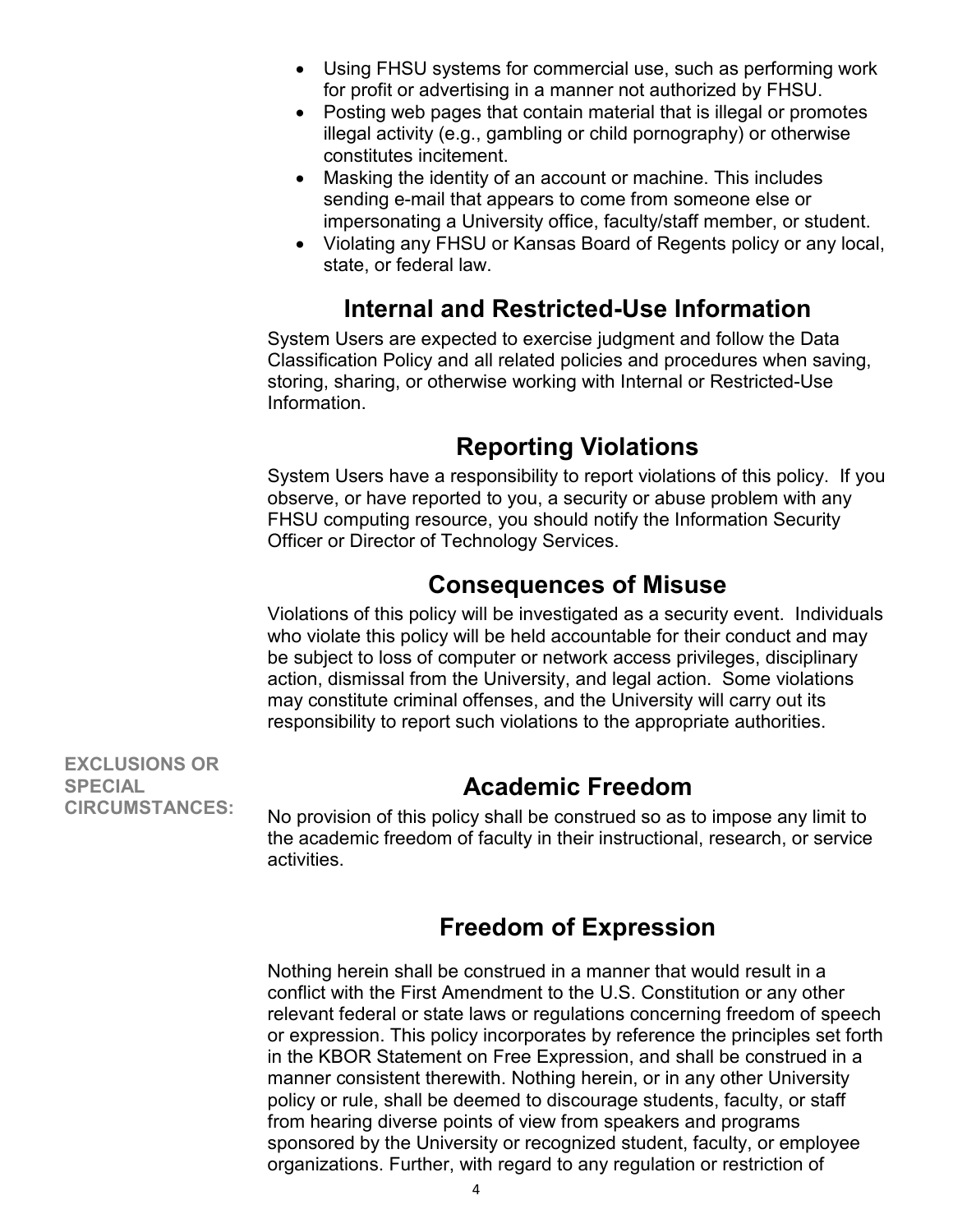|                                     | protected speech or expression, this and all other University policies or<br>rules are intended to be content-neutral and limited to narrowly drawn time,<br>place and manner restrictions that are consistent with established<br>principles of the First Amendment to the U.S. Constitution, and shall be<br>construed accordingly. |
|-------------------------------------|---------------------------------------------------------------------------------------------------------------------------------------------------------------------------------------------------------------------------------------------------------------------------------------------------------------------------------------|
| <b>RELATED</b><br><b>DOCUMENTS:</b> | <b>Policies:</b>                                                                                                                                                                                                                                                                                                                      |
|                                     | Data Classification Policy                                                                                                                                                                                                                                                                                                            |
|                                     | <b>Email Policy</b>                                                                                                                                                                                                                                                                                                                   |
|                                     | <b>Endpoint Protection and Configuration Policy</b>                                                                                                                                                                                                                                                                                   |
|                                     | Information Security Policy                                                                                                                                                                                                                                                                                                           |
|                                     | Media Sanitization and Disposal Policy                                                                                                                                                                                                                                                                                                |
|                                     | Physical Security of Data Center and University Data Policy                                                                                                                                                                                                                                                                           |
|                                     | <b>Security Awareness Training Policy</b>                                                                                                                                                                                                                                                                                             |
|                                     |                                                                                                                                                                                                                                                                                                                                       |

|                                                             | Forms:                                  |
|-------------------------------------------------------------|-----------------------------------------|
|                                                             | Other:                                  |
| <b>KEYWORDS:</b>                                            | Acceptable use, information technology  |
| <b>RESPONSIBLE</b><br><b>OFFICE:</b>                        | <b>Division of Technology Services</b>  |
| <b>RESPONSIBLE</b><br><b>UNIVERSITY</b><br><b>OFFICIAL:</b> | Director of Technology Services         |
| <b>ORIGINATION</b><br><b>DATE:</b>                          | Adopted by President's Cabinet 06/02/99 |
| <b>REVIEW CYCLE:</b>                                        | Every 3 years                           |
| <b>POLICY ADDRESS:</b>                                      |                                         |
| LAST                                                        | Approved by President on 3/25/2022      |
| <b>APPROVED ON:</b>                                         | Adopted by President's Cabinet 06/02/99 |

**REVIEW/CHANGE HISTORY:** Revised by President's Cabinet 04/05/06 Revised by President's Cabinet 03/05/08 Adopted by ELT on 3/31/2017 Approved by President's Cabinet 3/25/2022